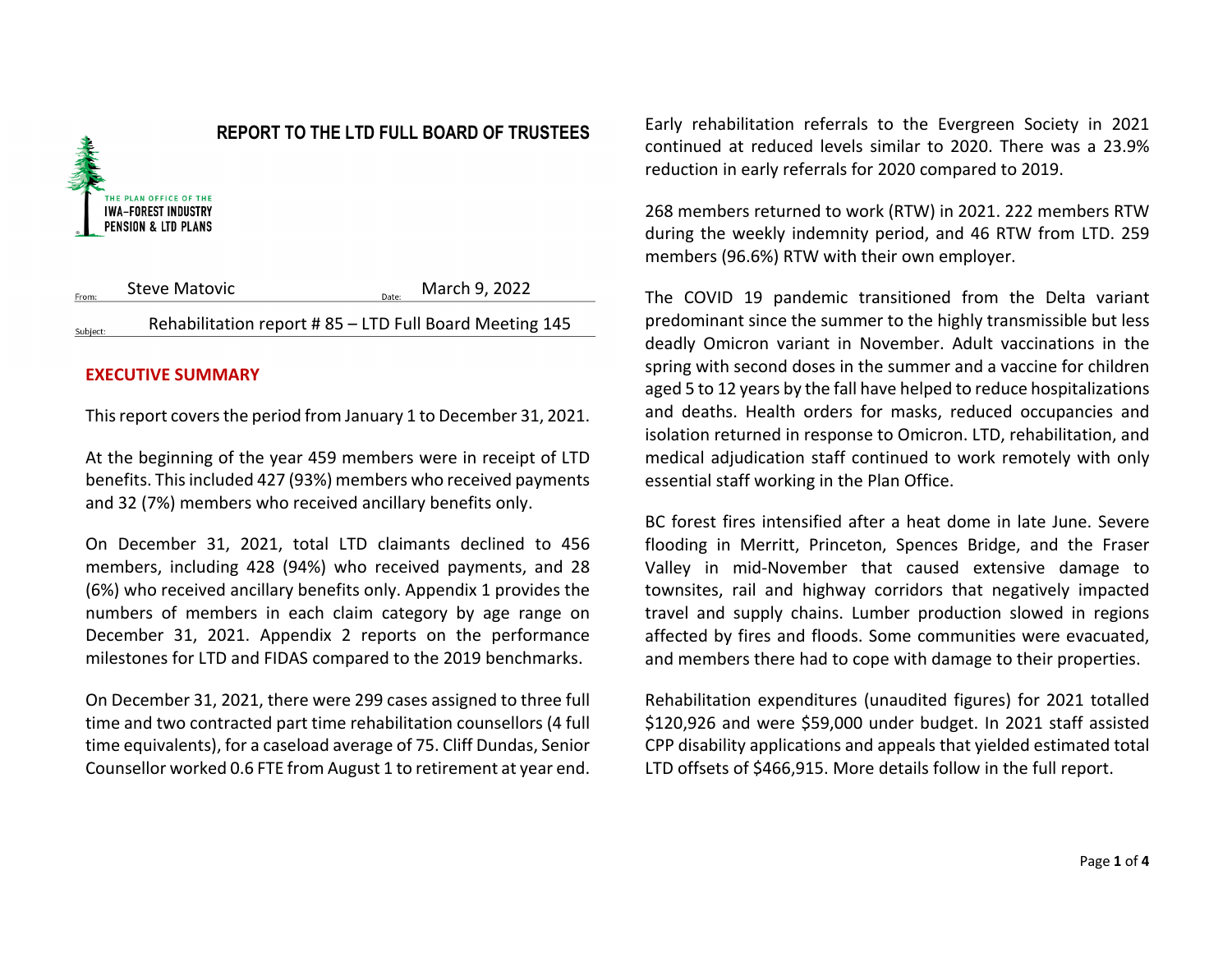#### **NEW LTD CLAIMS APPROVED**

From January 1 to December 31, 2021, the Plan approved 116 new LTD claims, compared to 115 new LTD claims approved in 2020.

### **CASELOADS**

In 2021, there were a total of 432 new referrals to rehabilitation services (STD\* and LTD). This is a 2.9% decrease compared to the total of 445 referrals in 2020. The decrease in rehabilitation cases is due in part to the number of operations that closed or curtailed operations in recent years, and also reflects the reduction in early rehabilitation referrals during the pandemic since March 2020.

On December 31, 2021, there were 299 cases assigned to three full time and two contracted part time rehabilitation counsellors (4 full time equivalents), for a caseload average of 74.8 cases. This compares to a total of 286 cases and a caseload average of 57.2 at the end of 2020.

121 of the 299 rehabilitation cases assigned on December 31, 2021, were for members referred for early rehabilitation services during the weekly indemnity period. 40.5% of the average rehabilitation caseload was comprised of members on weekly indemnity claims. In 2019 and prior years the percentages of early rehabilitation cases were typically near 50%.

\*Note: in this report STD is an abbreviation for "short term disability" which is synonymous with weekly indemnity.

### **RETURN TO WORK OUTCOMES**

268 members returned to work during 2021, a 21% decrease from 339 in 2020. 237 members returned to the same occupation and 22 to a modified or different job with their employer, so 259 members (96.6%) returned to the same employer in the forest industry. One member found work with a different employer in the forest industry, 7 members found jobs outside of the forest industry, and one member retrained during LTD and found work as a truck driver.

Of the 268 members who returned to work, 222 were STD cases and 46 were LTD cases.

218 members (98.2%) of the 222 STD cases returned to work with the same employer: 201 to the same occupation, and 17 to modified or alternate work. Four members found work with a new employer outside the forest industry.

41 (89.1%) of the 46 LTD claimants returned to work with the same employer, 36 in the same occupation, and five in a modified or alternate occupation. One member found work with a new employer in the forest industry. Three members found work in new jobs outside of the forest industry. One member retrained during LTD and is working as a truck driver outside of the forest industry.

Overall, out of a total of 279 members who were on STD or LTD and fit to return to work, 268 (96%) successfully returned to work. 11 cases involved members fit to return to work at the time of case closure who had not returned to work. Four cases were for members pending a job available to return to. Three members had no job to return to. Three members decided not to return to work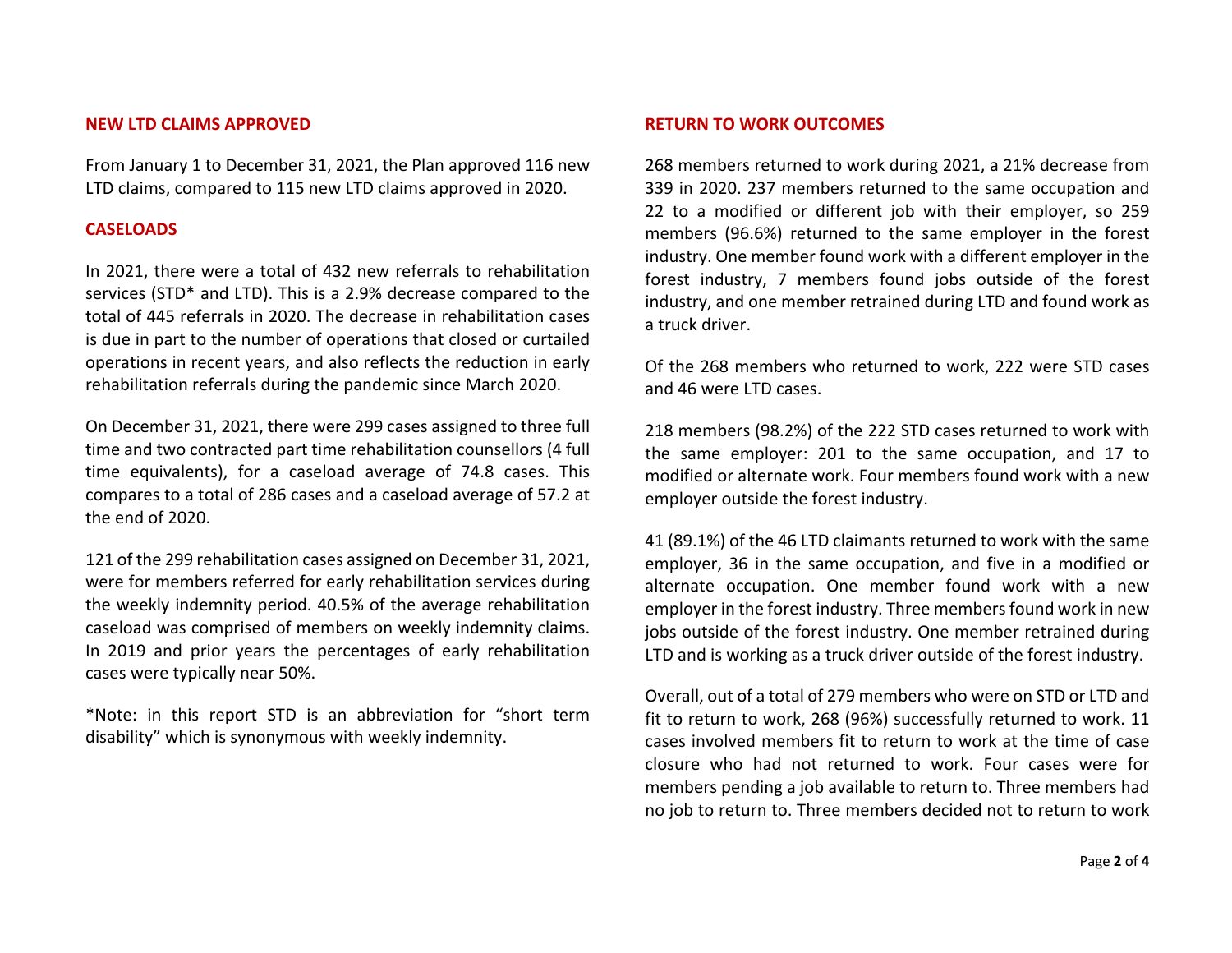with their current employer. One member received retraining from LTD to complete a CNC machinist program but was not working at closure of their claim.

25 rehabilitation cases closed for reasons other than return to work or fitness to return to work. Seven (28%) transitioned from STD to WCB, and two (8%) from LTD to a WCB claim. One case (4%) closed from STD as inactive/non-compliant with rehabilitation. 13 (52%) STD cases closed due to failure to locate the members, and six of these later returned to work to the same employer, with no applications filed for LTD from any of these 13 cases. Two (8%) STD cased closed due to these members transitioning to leaves of absences for maternity and family care leave.

There were 23 rehabilitation case closures for members who retired in 2021. This compares to 43 case closures due to retirements over the same period in 2020. At least three cases closed for retirements in 2021 were associated with members opting for the BC provincial bridging to retirement program. This bridging program suspended when fully prescribed earlier in 2021, but resumed accepting applications from November 1, 2021, in response to the expected further mill curtailments due to the provincial old growth deferral policy announcement.

### **REHABILITATION EXPENSES**

Rehabilitation expenditures (unaudited figures) for 2021 totalled \$120,926 and were \$59,000 under budget. The largest segment of rehabilitation expenditures was for the funding of physical conditioning, physical activation, and assessment services to prepare members for return to work (\$66,453). The other main expenses were the sponsorship of vocational assessments, education, and training programs to help members secure work in alternate occupations (\$19,132), costs of travel and accommodation to help members to access services (\$7,795), and psychological counselling services (\$23,649 – up 44% vs.2020).

### **CPP DISABILITY BENEFIT: APPLICATIONS, RECONSIDERATIONS & APPEALS**

The Plan's rehabilitation counsellors continue to work in cooperation with the medical adjudicators from FIDAS to identify members who require assistance to apply or appeal for the Canada Pension Plan Disability (CPP-D) benefit or the CPP Post Retirement Disability Benefit.

From January 1 to December 31, 2021, they have successfully assisted with six claims accepted at the initial application stage for a total estimated offset of \$153,915. These estimates assume that four of these members would remain on LTD benefits to age 60. Two members were over age 60 and received the CPP postretirement disability benefit, so the offset recovery period was limited to 12 months on LTD, less the 15 week EI sickness period.

One member's reconsideration appeal was successful for an estimated total offset of \$313,000.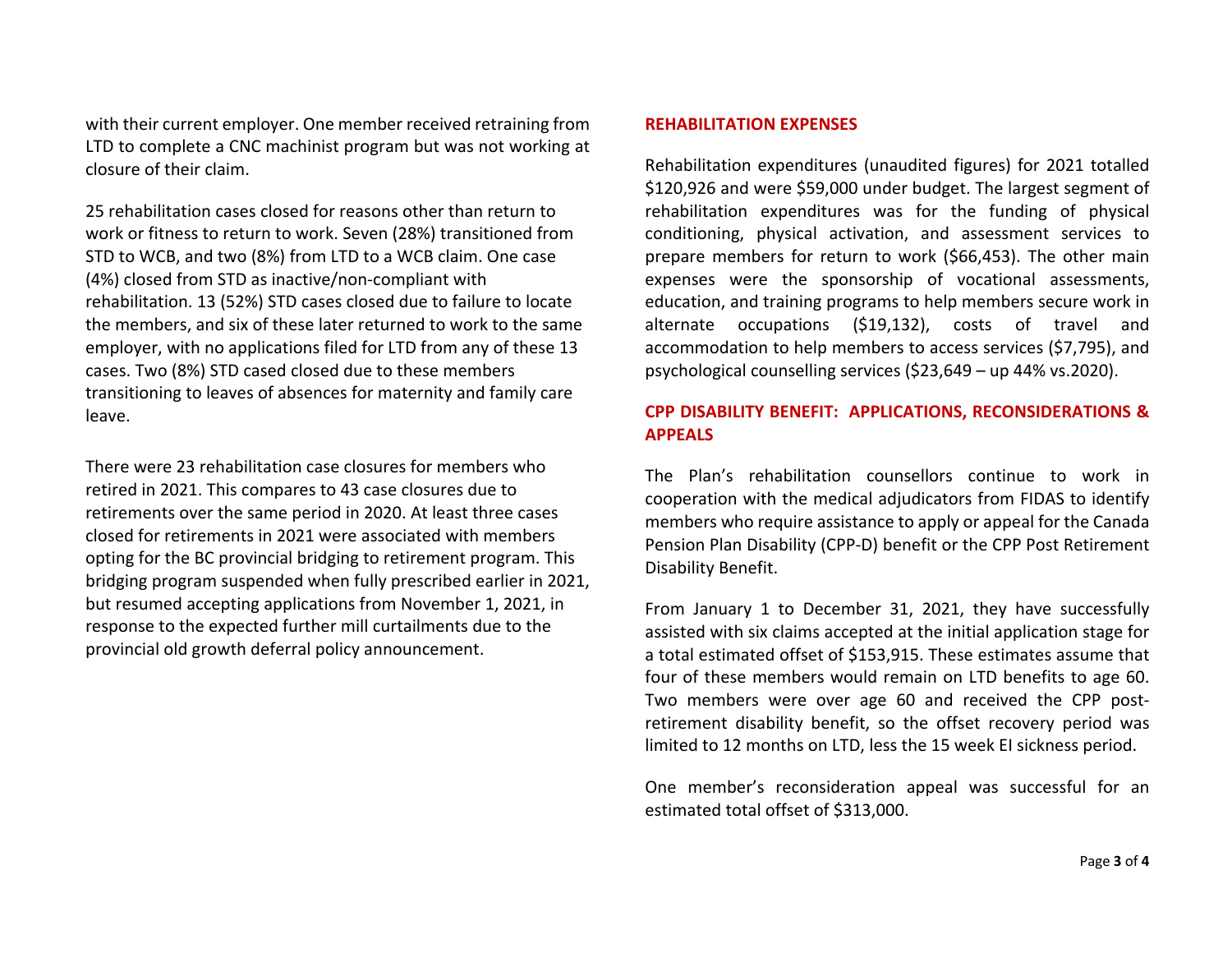The total estimated CPP-D offsets for files assisted by rehabilitation counsellors or the director during 2021, is \$466,915.

Members will not qualify for the CPP-D benefit if they have insufficient contributions to the CPP within the timeframe required to support eligibility, do not meet the CPP definition of disability, or have exhausted the opportunity for any further appeal.

## **PERCENTAGES OF 01 & 03 CATEGORY CLAIMS WITH THE CPP DISABILITY BENEFIT**

201 (77.3%) of the 260 members in the 01 claim category; and 32 (16.8%) of the 191 members in the 03 claim category had qualified for the CPP disability benefit as of December 31, 2021.

### **APPENDICES**

See Appendix 1 for the distribution of LTD claimants by claim category and age on December 31, 2021. Appendix 2 provides the report on the 2021 LTD and FIDAS performance milestones compared to the 2019 benchmark data.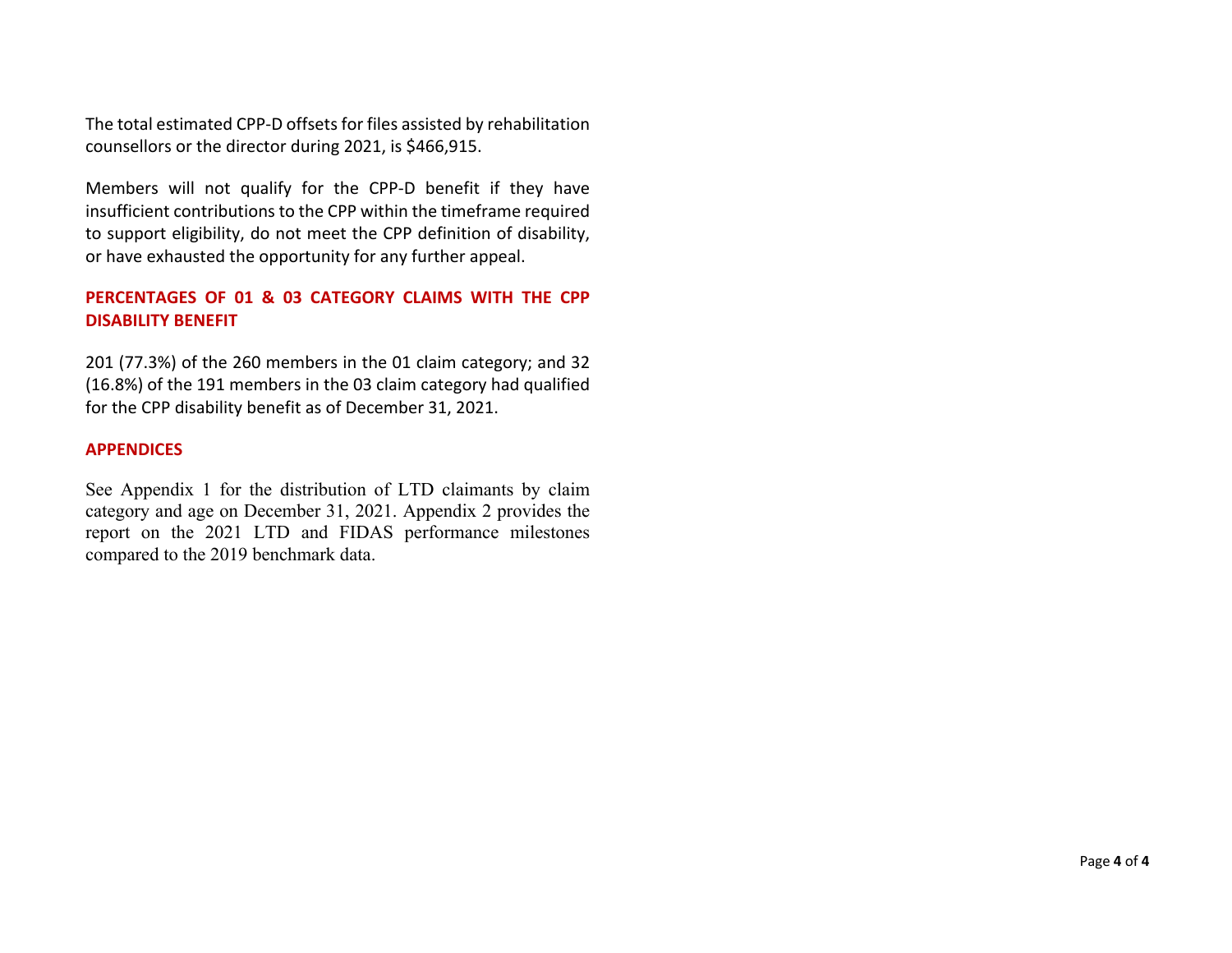## **APPENDIX 1**

### AGE DISTRIBUTIONS FOR LTD CLAIM CATEGORIES - DECEMBER 31, 2021

Of the 456 members receiving LTD benefits at year-end, 260 (57%) were in Category "01" (permanent total disability); 191 (41.9%) were in Category "03" (temporary disability), and 5 (1.1%) were in Categories "02" (commitment agreement in place) or "02A" (rehabilitation assessment and planning).

| <b>CATEGORY 01</b> |                   |        | <b>CATEGORY 02</b> |              |       |
|--------------------|-------------------|--------|--------------------|--------------|-------|
| Age                | Count             | %      | Age                | Count        | %     |
| $21 - 30$          | 0                 | 0%     | $21 - 30$          | 0            | 0%    |
| $31 - 40$          | 9                 | 3.46%  | $31 - 40$          | $\mathbf 0$  | 0%    |
| $41 - 50$          | 36                | 13.85% | $41 - 50$          | 1            | 33.3% |
| $51 - 54$          | 48                | 18.46% | $51 - 54$          | $\mathbf{1}$ | 33.3% |
| 55-59              | 165               | 63.46% | 55-59              | $\mathbf{1}$ | 33.3% |
| $>60$              | $\overline{2}$    | 0.77%  | >60                | 0            | 0%    |
| AVG: 54            | <b>Total: 260</b> | 100%   | AVG: 51            | Total: 3     | 100%  |

| CATEGORY 02A |              |      | CATEGORY 03 |                   |        |
|--------------|--------------|------|-------------|-------------------|--------|
| Age          | Count        | %    | Age         | Count             | %      |
| $21$         | $\mathbf 0$  | 0%   | $21$        | 0                 | 0%     |
| $21 - 30$    | $\Omega$     | 0%   | $21 - 30$   | 9                 | 4.7%   |
| $31 - 40$    | $\mathbf{1}$ | 50%  | $31 - 40$   | 33                | 17.28% |
| $41 - 50$    | 0            | 0%   | $41 - 50$   | 51                | 26.7%  |
| $51 - 54$    | $\mathbf 0$  | 0%   | $51 - 54$   | 24                | 12.57% |
| 55-59        | $\mathbf{1}$ | 50%  | 55-59       | 55                | 28.8%  |
| >60          | $\mathbf 0$  | 0%   | $>60$       | 19                | 9.95%  |
| AVG: 49      | Total: 2     | 100% | AVG: 49     | <b>Total: 191</b> | 100%   |